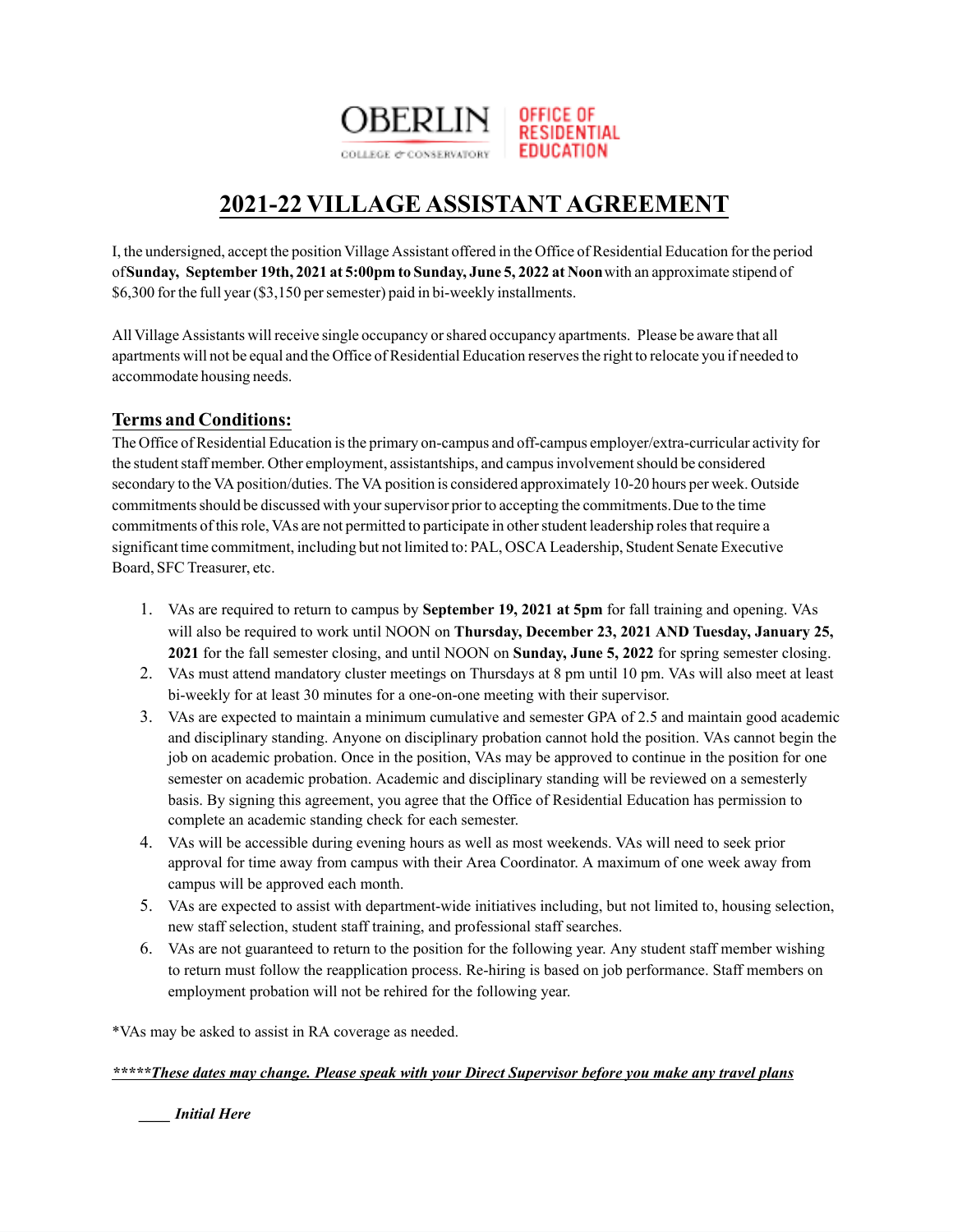# **General Position Description:**

The Village Assistants (VAs) are an essential part of the Residential Education team. Working in a variety of non-traditional housing settings, VAs not only facilitate the development of a positive learning community, but also play a critical role in assisting students to develop the skills necessary for independent living. This is accomplished through the thoughtful and intentional implementation of the Senior Year Residential Experience as well as significant administrative work within the Office of Residential Education & Dining Services in accordance with guidelines established by the College and the Office of Residential Education & Dining Services. The Senior Year Residential Experience is an initiative that seeks to enhance students' final year at Oberlin through a variety of experiences designed to foster growth, reflection, and preparation for the transition to post-Oberlin life.

# **Specific Responsibilities:**

# *Community Facilitator*

- 1. Role model the norms, values, and rules of the Oberlin College community.
- 2. Utilize the Residential Education Model framework to foster student learning, growth, and development by building inclusive and authentic community and fostering relationships. VAs will utilize a variety of strategies to foster student learning including intentional conversations, bulletin boards\*, newsletters, community virtual meetings, campus partnerships, and holding students accountable for their decisions.
- 3. Correspond with residents on a routine basis in regards to fun and educational opportunities, facilities, on campus resources, and involvement in the Oberlin Community.
- 4. Maintain appropriate relationships within the residential community, which includes refraining from romantic and sexual relationships with residents.
- 5. Promote and encourage involvement in Village Cluster Council
- 6. Assist residents with understanding the responsibilities that come with independent living.
- 7. Understand and articulate College and/or Residential Education procedures and policies as outlined in College publications.
- 8. Confront and report individual or group(s) violating community, College, or Residential Education rules and regulations.

\*Bulletin boards are not available in all Village neighborhoods

## *\_\_\_\_ Initial Here*

## *Relationship Facilitator*

- 1. Act as a moderator between housemates with oversight from the Area Coordinator.
- 2. Refer students to campus resources as appropriate.
- 3. Maintain professionalism in dealing with residents.
- 4. Know the residents living in your neighborhood within the first month of classes.
- 5. Communicate with residents how to get a hold of you.
- 6. Actively support a positive staff team dynamic.
- 7. Check in with residents as requested by your supervisor in a timely manner.
- 8. Communicate frequently, openly, and honestly with your supervisor and other staff members in the Office of Residential Education

## *\_\_\_\_ Initial Here*

## *Administrative Duties*

- 1. Complete incident reports as needed and follow up as requested by your supervisor.
- 2. Monitor and report condition of common areas and other residential spaces such as porches, lawns, and driveways. This includes entering work orders when necessary.
- 3. Complete a weekly walk through of the assigned Village Housing area as outlined by your supervisor.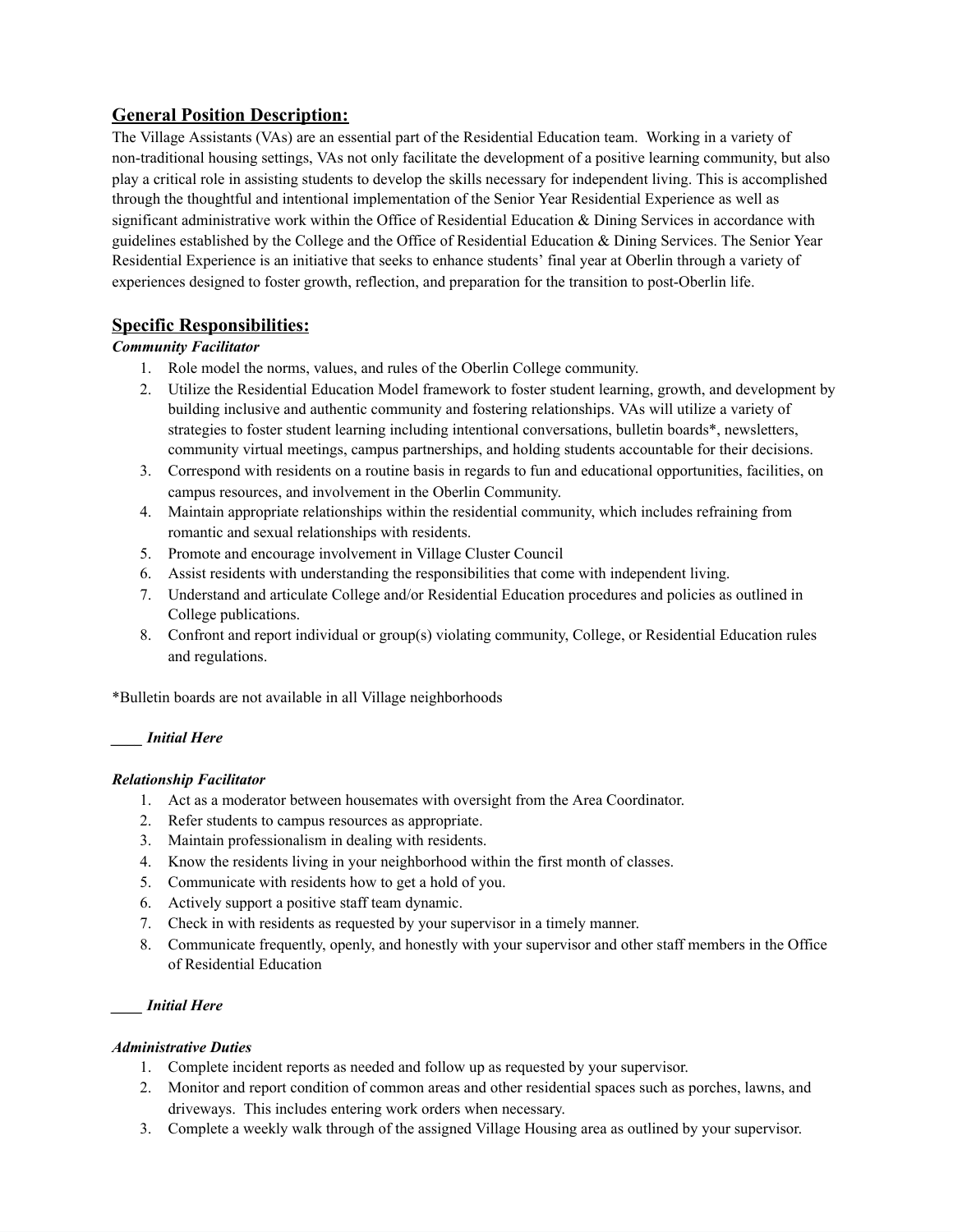- 4. Participate in opening, closing, and any move processes throughout the year.
- 5. Complete, in a timely manner, administrative tasks such as weekly reports, programming forms, purchasing procedures, life safety inspections, and others assigned by Residential Education.
- 6. Check mailboxes, voicemails, emails, and other documentation regularly as requested by your supervisor.
- 7. To be an available resource to the residents at Oberlin, it is an expectation that you consent to release your phone number to the college population.
- 8. Attend and participate in weekly staff meetings, staff development programs, and individual meetings or other Residential Education meetings set by your supervisor.
- 9. Complete assigned collateral projects each week.
- 10. Work 6 hours per week in the Residential Education office.
- 11. Complete other duties as assigned by the Office of Residential Education.

#### *\_\_\_\_ Initial Here*

#### *Conduct*

- 1. Abide by all College and Residential Education Rules and Regulations.
- 2. Support and positively represent the Office of Residential Education.
- 3. Display and role model responsible behaviors throughout the entire Oberlin Campus.
- 4. Serve as a "Responsible Employee" for the College as defined by the Sexual Misconduct Policy

If a student staff member is alleged to be in violation of College or Residential Education policies, the case will be referred to the Oberlin College judicial process. The job action process is progressive. Once a student staff member is on a warning, additional issues with job performance may result in the next level of job action. Depending on the severity of the performance issue, the staff member may be placed on probation or be released from the agreement without verbal or written warnings or probationary status. Consistently poor evaluations with no signs of improvement can lead to termination or not being rehired for the next academic year.

The four levels of the employee job action system are:

- 1. **Verbal Warning**: This is the initial step in the job action process. The verbal warning is used when a minor problem first occurs. The verbal warning will still be formally documented.
- 2. **Formal Written Warning:** A written warning is given when a staff member has not satisfactorily corrected a problem as outlined during the verbal warning. A written warning may also be the initial step in cases of a more serious nature.
- 3. **Probation:** Probation is the last corrective step in the job action process. Probation is a defined period of time in which a staff member must improve upon and fulfill job expectations. Failure to successfully perform job expectations while on probation can result in termination. RAs on probation will not be rehired for the following academic year.
- 4. **Termination:** If job performance has not shown marked improvement, the student staff member will be released from their agreement. If a violation is serious enough, as deemed by a direct supervisor or a central staff member, it may result in immediate termination, bypassing the previous disciplinary levels.

## *\_\_\_\_ Initial Here*

#### *Conditions of Resignation/Termination*

1. Should a staff member wish to resign, they must notify their supervisor in writing at least two weeks prior to the date of resignation.